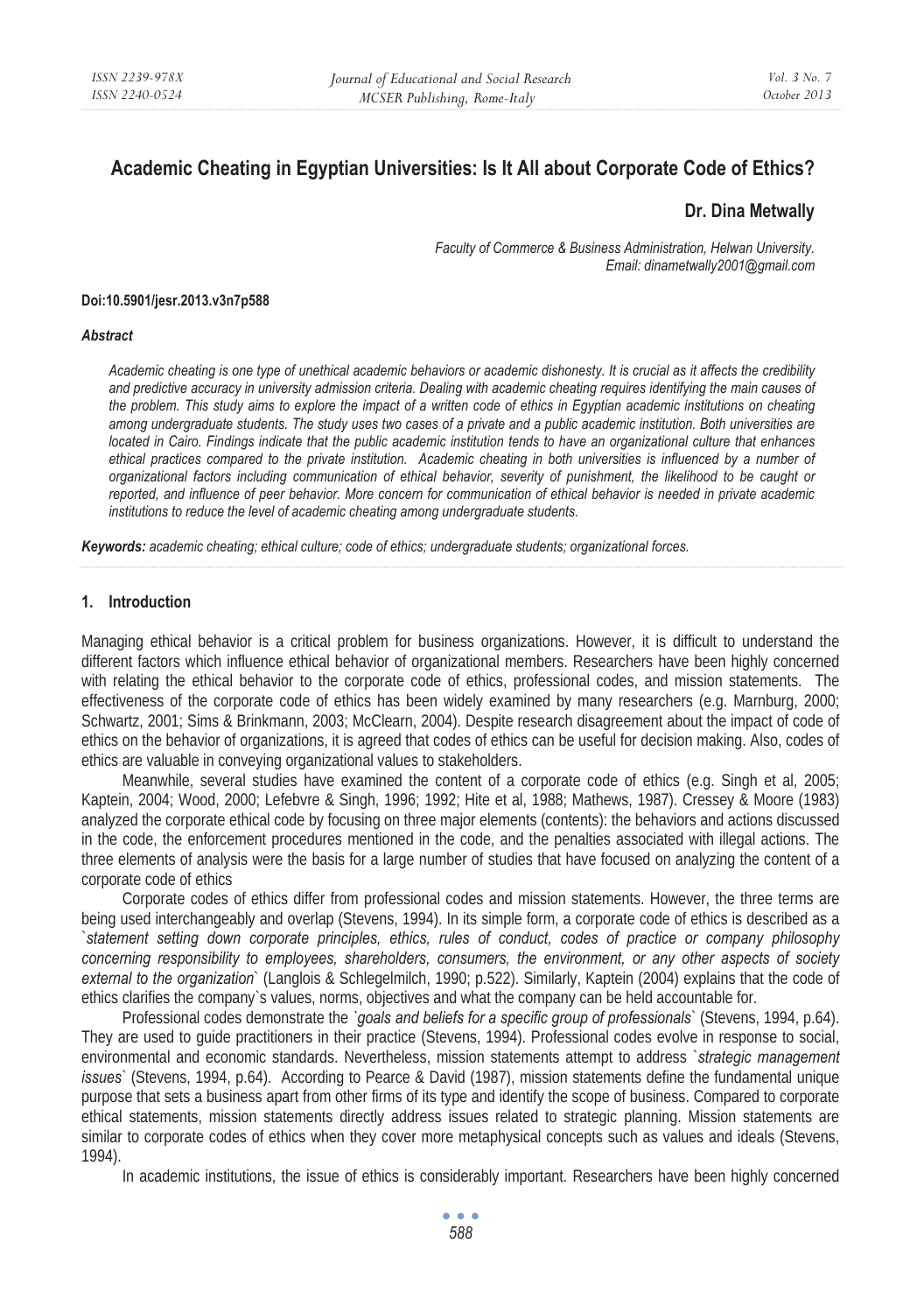| ISSN 2239-978X | Journal of Educational and Social Research | Vol. 3 No. 7 |
|----------------|--------------------------------------------|--------------|
| ISSN 2240-0524 | MCSER Publishing, Rome-Italy               | October 2013 |
|                |                                            |              |

with discussing ethical and unethical actions including academic dishonesty. Academic cheating is one type of unethical academic behaviors, or academic dishonesty. Understanding causes of academic cheating is important, given the widespread and rise of cheating (McCabe et al, 2001).

Many researchers have discussed factors causing academic cheating. Despite this, there is a lack of the research discussing this issue in the Middle East, particularly in Egypt. Studying academic cheating and its causes in academic institutions as well as relating this behavior to organizational code of ethics is significant to improve the educational process. Academic cheating might take place among undergraduate and postgraduate students as well as academics. However, the level of cheating among undergraduate students has tremendously increased (e.g. Young, 1998; Donahue & Heard, 1997; Diekhoff et al, 1996; McCabe & Trevino, 1997; Baird, 1980). This study investigates the existence of a code of ethics in the Egyptian universities and its impact on the creation of an ethical climate. Further, the study explores the influence of codes of ethics on the level of academic cheating among undergraduate students. The aim of the study is to provide guidelines to reduce the level of academic cheating and enhance the quality of education in Egyptian universities.

#### **2. Ethics in organizations: climate, culture, and code of ethics**

Ethics are usually related to morality. As explained by Aldag & Stearns (1991), business ethics reflect a set of rules that specify the sort of behaviors that the business and its employees have to follow. In business term, ethics reflect who you are and justify your actions. It is usually assumed that what is right or wrong is the same to everyone. Thus, there is no need to communicate it in a written form within the organization. Business ethics are applied ethics that reflect what is perceived as appropriate in the organization (Ralston et al, 1994; Velasquez, 1992). However, this might cause serious problems. as, It is manager`s responsibility to ensure that business ethics are clear enough to all organizational members (Gbadamosi, 2004). The challenge is to communicate ethics in a way that recognizes that ethics are not obvious and similar in everyone`s understanding. Gbadamosi (2004) argues that managers need to avoid too much moral dialogue that might lead to endless dilemma about ethics.

For the past 15 years, there has been an increased interest in understanding the ethical behavior/actions as well as the ethical decision-making. The growing body of literature about business ethics ensures that ethics play an important role for management both from an academic and a practitioner point of view. Also, there has been an increased concern with understanding the ethical organizational culture and climate. Ethical climate has been defined by Schneider (1975) as the stable, psychologically meaningful perceptions which the members of an organization hold concerning ethical procedures and policies. Further, Victor & Cullen (1988) defined ethical climate as the predominant perception of organizational practices and procedures that have ethical base (Victor & Cullen, 1988). Thus, the ethical climate of the organization is affected by the organization`s politics, procedures, practices, and reward systems. These are referred to as organization`s normative systems (Barnett & Vaicys, 2000).

Using the same approach of Erben & Güneser (2008) and Dickson et al (2001), the term `climate regarding ethics` will be used in this study instead of the term `ethical climate`. As justified by Erben & Güneşer (2008), this is because of two main reasons. First, ethical climate implies that the behaviors are seen as ethical in the large society. However, behaviors that might be seen as ethical within the organization may be unethical at the society level because climate is locally defined. Second, although ethical climate can be interpreted as a strong climate for ethical behaviors, identifying what is ethical differs among organizational members. Nevertheless, the term `ethical climate` implies a macro-level analysis/construct. However, the term `climate regarding ethics` focuses on the micro-level and individual decision making in the organization (Erben & Güneşer, 2008; Wyld & Jones, 1997). This is useful for this research that focuses on the individual perception of ethics and its impact on decisions and behaviors within the organization.

Different organizations worldwide are concerned with developing what is referred to as a `corporate code of ethics`. A corporate code of ethics is one of several influences on business ethics. Stajkovic & Luthans (1997) explain that individual`s perception of business ethics standards and conduct is influenced by institutional, personal, and organizational factors (e.g. code of ethics). Corporate code of ethics has been differently defined in the literature. Langlois & Schlegelmilch (1990) define a corporate code of ethics as `*a statement setting down corporate principles, ethics, rules of conduct, codes of practice or company philosophy concerning responsibility to employees, shareholders, consumers, the environment, or any other aspects of society external to the company*` (p.522). These documents differ in their length, i.e. number and depth of topics covered (Singh et al, 2005).

Singh et al (2005) discuss the research concern with business ethics in general and code of ethics in particular. According to Singh et al, a code of ethics enhances organizational reputation and image. It affects the organizational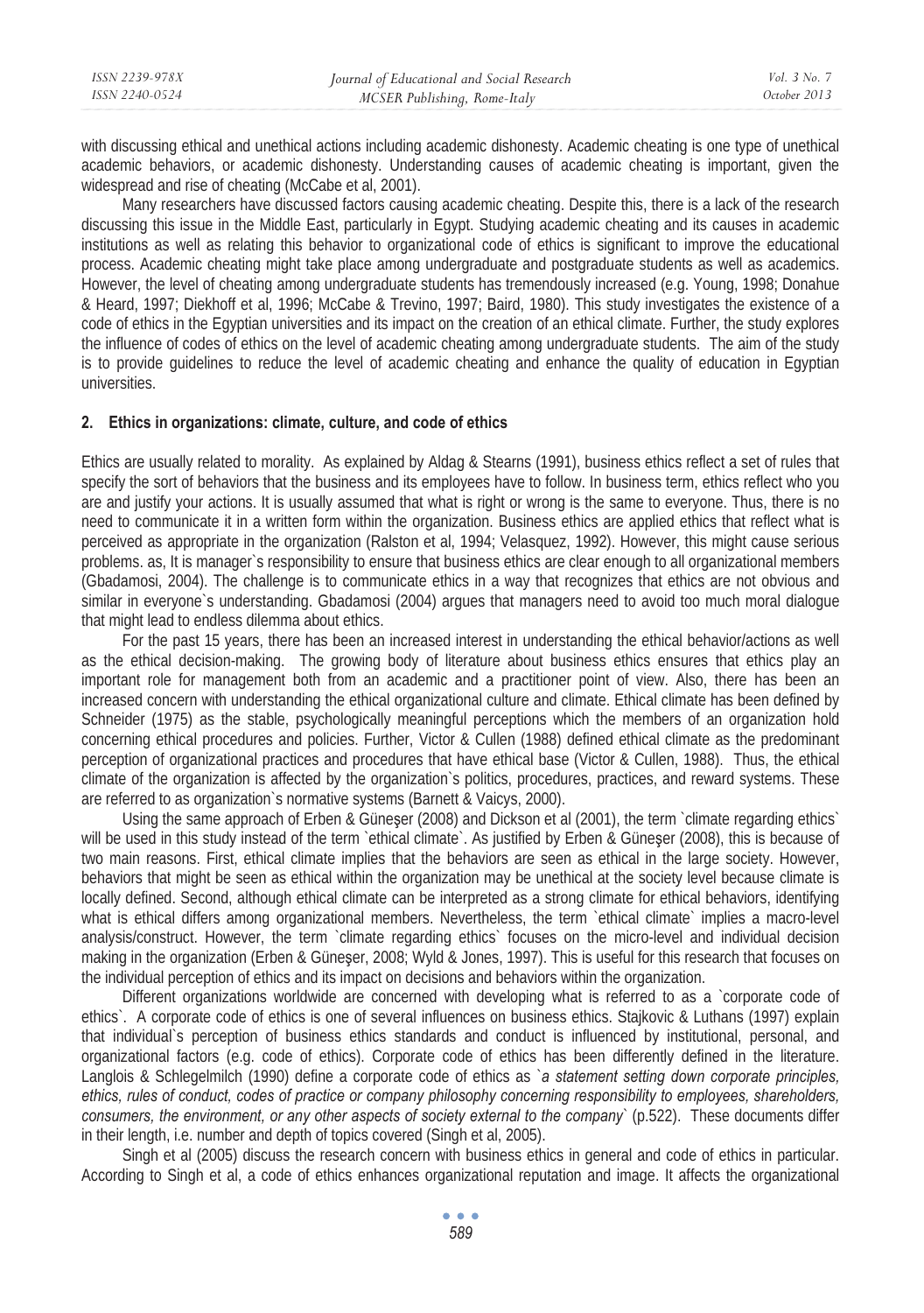| ISSN 2239-978X | Journal of Educational and Social Research | Vol. 3 No. 7 |
|----------------|--------------------------------------------|--------------|
| ISSN 2240-0524 | MCSER Publishing, Rome-Italy               | October 2013 |
|                |                                            |              |

internal and external stakeholders and hence creates a negative or a positive impression about the organization. Further, the code conveys a message that the corporation is committed to ethical behavior. Also, a corporate code of ethics could gather employees around a corporate culture, the values of which are expressed in the code. In addition, Berenbeim (2000) justifies the increased importance of corporate codes of ethics by the globalization of markets and the need for core principles that are universally applicable.

Research about ethics demonstrates that organizational climate is important in shaping employees` behaviors and attitudes. As, they provide information about what is acceptable and what is unacceptable within the organization. Further, researches report that organizational climate influences some organizational outcomes such as job satisfaction, performance and commitment (Weeks et al, 2004; Cullen et al, 2003; Treviño et al, 1998; Deshpande, 1996). However, there is a research disagreement on the effectiveness of a corporate code of ethics and its impact on the behavior of organizational members. Adams et al (2001) found that employees from companies with codes of ethics consider themselves more ethical than employees from organizations without codes of ethics. Further, Adams et al (2001) found that employees from organizations with codes of ethics are more satisfied with the outcomes of their organizations than their counterparts from organizations without codes. Similarly, Somers (2001) and Schwartz (2001) found that codes of ethics influence the ethical behavior of the organization and enhances employees` commitment. This is similar to other researchers who demonstrate a significant relationship between the code of ethics and the ethical behavior of organizational members (e.g. Stohs & Brannick, 1999; Pierce & Henny, 1996; McCabe et al, 1996; Ferrel & Skinner, 1988).

Conversely, there is another body of research that reports no impact or a little impact of ethical code on organizational performance (e.g. McKendall et al, 2002; Wotruba et al, 2001; Clark & Leonard, 1998; Mathews, 1988). Despite research disagreement on the impact of codes of ethic on the behavior of the organization, it is argued that those codes are valuable in corporate decision making and it provides a signal to stakeholders about the value of the organization (Singh et al, 2005). Singh et al (2005) argue that the existence of a code of ethics is not enough as it is important for the organization to support this code by strict compliance measures and other ethics initiatives.

Discussion of codes of ethics and their impact on organizational performance, commitment, and employee satisfaction draws attention to the existence of a code of ethics in Egyptian universities and its impact on the organizational behavior and academic cheating. Accordingly, it is important for this study to answer a number of questions including: Is a written code of ethics available in public and Egyptian private academic institutions? What is the impact of a written/unwritten code of ethics on organizational climate towards ethics? Specifically, what is the impact of a written code of ethics on academic cheating?

### **3. Academic cheating: a case of unethical behavior**

Academic cheating is one type of unethical academic behaviors or academic dishonesty (McCabe et al, 2001). It may take place among undergraduate as well as postgraduate students. This study focuses on academic cheating among undergraduate students. Many researchers argue that the incidence of cheating among undergraduate students has tremendously increased (e.g. Young, 1998; Donahue & Heard, 1997; Diekhoff et al, 1996; McCabe & Trevino, 1993; Baird, 1980). McCabe & Trevino (1993) indicated that more than 67% of students confessed to cheating at least once. Further, Brown (2000, 1995) argued that over 80% of students admitted to committing cheating at least once.

The problem in academic cheating is that it is usually unreported by faculty staff (Rawwas & Isakson, 2000). With few exceptions (e.g. Gbadamosi, 2004), there is a lack of research on students` ethical conduct that relate academic cheating with business ethics (Brown, 2000; Rawwas & Isakson, 2000). The importance of relating business ethics to academic cheating comes from the assumption that students, who are likely to be involved in academic cheating or at least perceive it as an acceptable behavior, would hold similar perception of business ethics and ethical value assessment (Lin, 1999; Khan, 1997; Glenn, 1992; Small. 1992; Preble & Reichel, 1988 ).

The causes of academic cheating have been widely discussed in the literature. The most common reason for academic cheating, as reported in the literature, is getting a good grade (Meade, 1992; Nuss, 1984; Baird, 1980). Other reasons include, a lack of study time, a heavy course workload, and a low risk of getting caught (Meade, 1992; Nuss, 1984; Baird, 1980). Rawwas & Isakson (2000) along with Michaels & Miethe (1989) found that cheating as an unethical behavior was inversely related with the severity of punishment. This supports Buckley et al (2001) in their argument that unethical behavior is inhibited to the perceived probability of being caught as well as the severity of punishment of the behavior.

Academic cheating is crucial as it affects the credibility and predictive accuracy in university admission criteria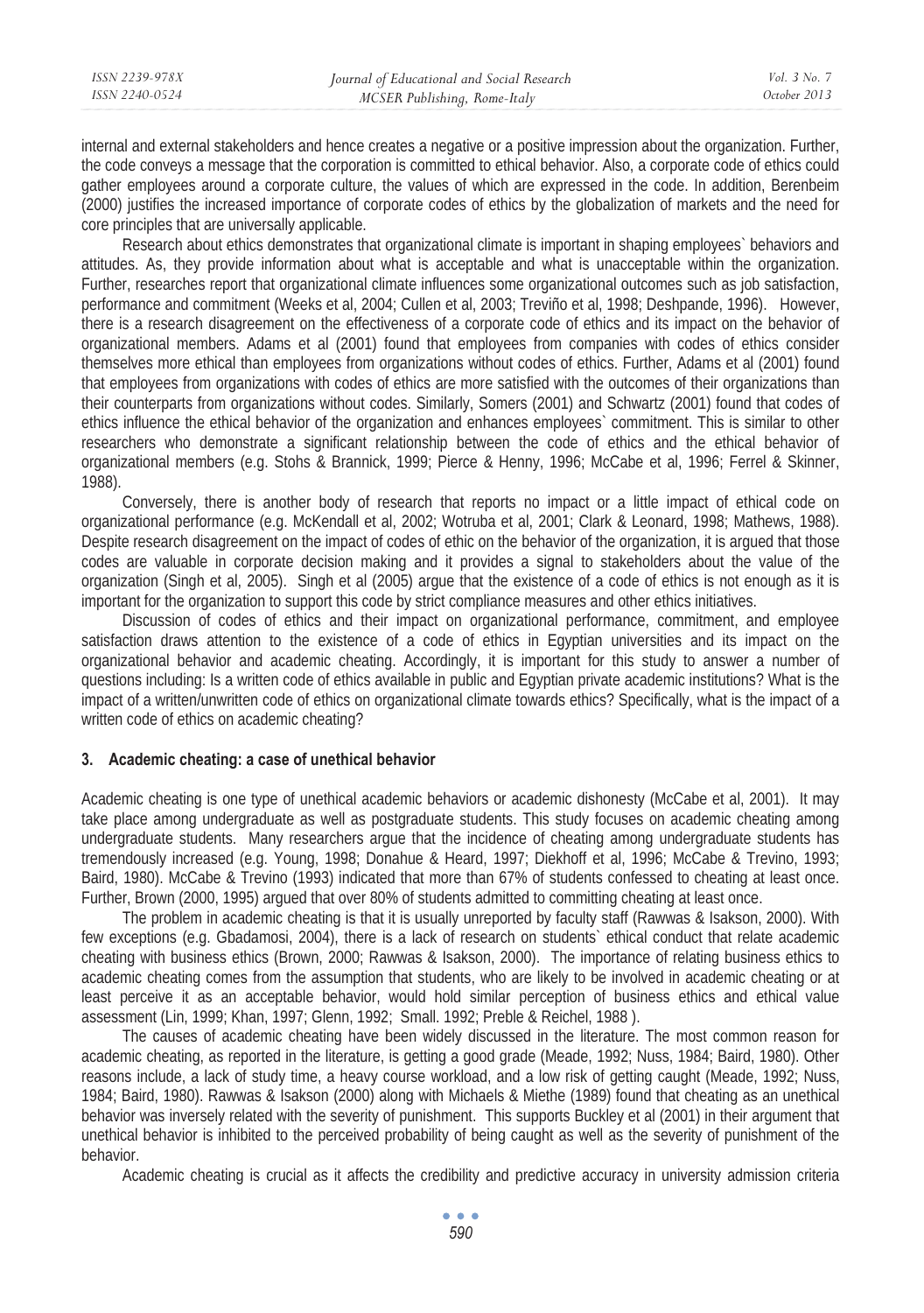(Gbadamosi, 2004; Khan, 1997). Dealing with academic cheating requires identifying the main causes of the problem. Research on academic cheating can be divided into two types: studies that focus on individuals' characteristics and their impact on cheating, and studies that relate academic cheating to organizational or situational factors (Gbadamosi, 2004; Rawwas & Isakson, 2000). For example, gender is one of the factors that were studied in the literature to show their impact on academic cheating. Research shows different results regarding the influence of gender differences on academic cheating. Some researchers found no impact of gender differences on cheating (e.g. Sikula & Costa, 1994; Stanga & Turpen, 1991). Others have reported a difference between males and females with respect to academic cheating (e.g. Buckley et al, 2001; Ameen et al, 1996; Davis et al, 1992; Aiken, 1991). However, research results differed regarding which gender tends to cheat more than the other. Whilst Ameen et al (1996) found that male students engaged in unethical behavior than female students, Buckley et al (2001) reported that female students had a higher probability of being engaged in unethical behavior than their male counterparts. Age is also one of the factors that were studied in the literature to show their impact on cheating. Research argues that younger students tend to cheat more than older students (McCabe et al, 2001; Haines et al, 1986; Anton & Michael, 1983). However, it is unclear whether this relation is due to age or class rank.

Despite the concern with studying the impact of individual factors (e.g. age & gender), it is argued that they are less influential than contextual factors on academic cheating (McCabe & Trevino, 1997). Contextual factors include factors such as peer cheating behavior, peer disapproval of cheating behavior, and perceived severity of penalties for cheating. Research demonstrates that peers` behavior is a crucial factor that influences academic cheating (McCabe & Trevino, 1997; McCabe & Trevino, 1993; Bandura, 1986). The degree to which students perceive that their peers engage in a cheating behavior was significantly related to students` cheating behavior (McCabe & Trevino, 1993). McCabe & Trevino (1993) concluded that peers` behavior provides a normative support for cheating. In such a climate, `*the noncheater feels left at a disadvantage* ` (McCabe & Trevino, 1993, p.533).

Gbadamosi (2004) discussed academic cheating as one type of unethical academic behavior or academic dishonesty. Gbadamosi (2004) discussed the mediating factors in academic dishonesty and referred to them as interventions. Interventions may be presented in other students who call the attention of the examiner to the incident of cheating by other students. However, research has not clarified whether calling examiners` attention to unethical behavior would make a difference in reducing academic cheating. Another intervention is teaching a course of ethics. Researchers argue that teaching a course in ethics does not make a difference in reducing unethical behavior including academic.

Discussion of different causes of academic cheating draws attention to the impact of organizational ethics. Specifically, it is important to explore the impact of codes of ethics and organizational climate towards ethics on academic cheating. Despite the importance of individual factors, this study focuses on the impact of institutional/organizational factors on academic cheating among undergraduate students. The impact of contextual factors (interventions) is also taken into consideration.

### **4. Research objectives**

This study aims to explore the impact of a written code of ethics in Egyptian academic institutions on cheating among undergraduate students. To achieve this aim, the study has four main objectives. The first objective is to understand the main causes of cheating among undergraduate students. The second is to explore the impact of organizational climate towards ethics and examination misconduct. The third objective is to explore the differences between the contents of a code of ethics in private and public academic institutions. The fourth is to investigate the extent to which the contents of a code of ethics are communicated to undergraduate students in private and public academic institutions.

# **5. Methodology**

This is a comparative case study research. To achieve the research aim and objectives, the study uses two cases of a private and a public academic institution. The public is the Faculty of Commerce & Business Administration, Helwan University (HU). The private is the School of Management, the Modern University for Information & Technology (MTI). Both universities are located in Cairo. A comparative case study allows a better understanding of each case. Further, it allows for an in-depth understanding of similarities and differences. This makes it easier to achieve the research objectives.

Three types of data were used: documentary, questionnaire, and interview data. Using different sources of data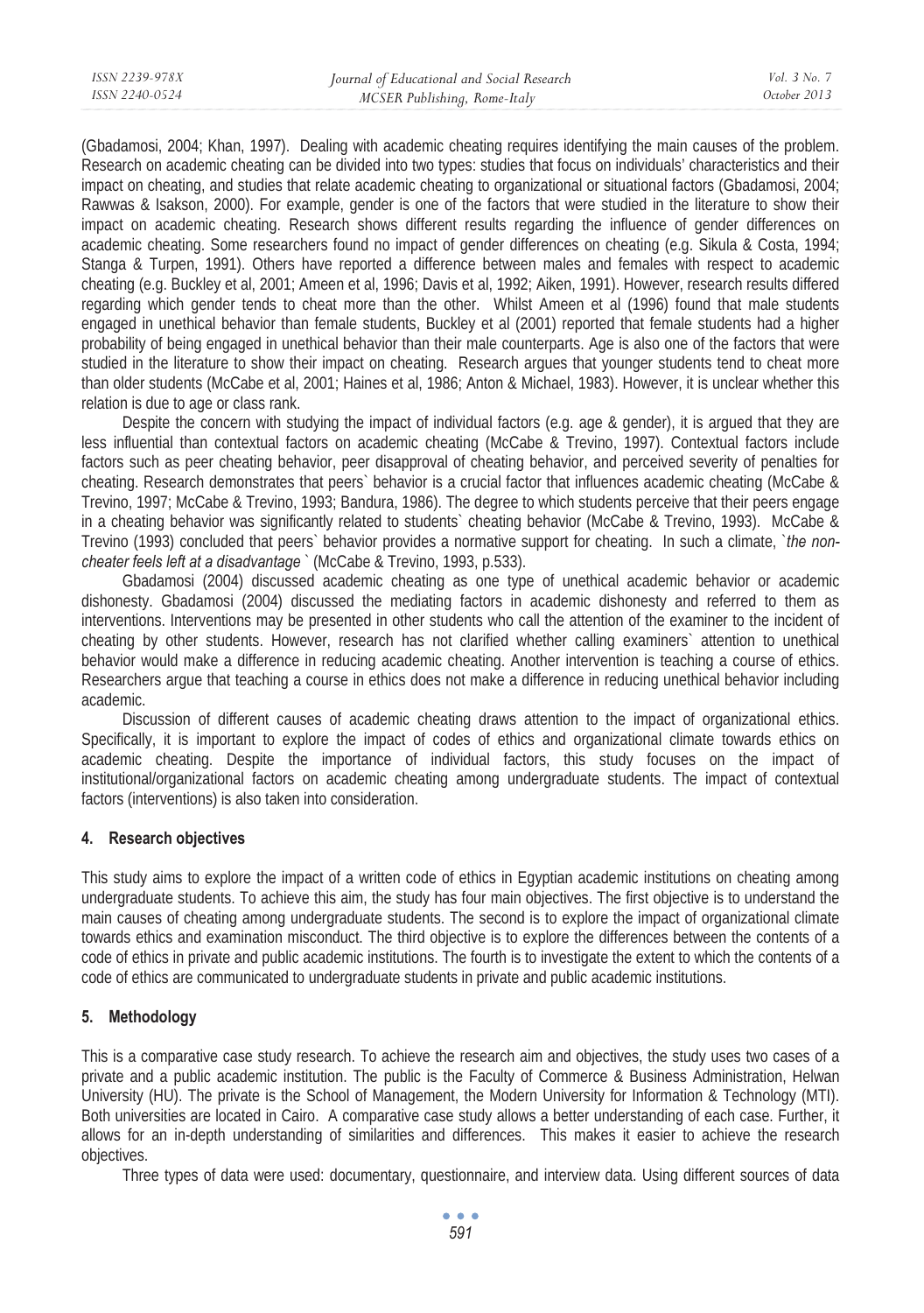enhances the internal validity of the study. Further, mixing qualitative and quantitative sources of data increases the research validity and reliability. The three sources of data are discussed below:

#### *5.1 Documentary data*

this type of data was used to provide a background about the main themes of the study including ethics, organizational ethics, ethical climate, ethical culture, code of ethics, academic cheating, and factors that influence examination misconduct (individual and organizational). This was influential in identifying the research aim and objectives.

#### *5.2 Questionnaire data*

Data was collected from undergraduate students in the Faculty of Commerce & Business Administration, Helwan University (FCHU) and School of Management, MTI University (SMMTI). Participants represented students in the departments of management, accounting and economics in Helwan University and students from the departments of finance, accounting, marketing and management in MTI University. Participants were randomly selected from undergraduate students in all academic years.

500 questionnaires were distributed randomly among undergraduate students in different departments and academic years. This included 250 questionnaires in each university. All questionnaires were returned however; only 450 questionnaires were completed and could be used. All questionnaires were anonymous. Thus, unusable questionnaires couldn't be returned back to students. Questionnaires response rate was 90%.

Questionnaires were designed using Likert scale. Students were asked to express their opinions regarding a number of statements using five levels of agreement: strongly disagree (SD), disagree (D), indifferent (I), agree (A), strongly agree (SA). Questions were driven from the literature. Review of the literature summarized a number of organizational factors that influence academic cheating among undergraduate students (e.g. Gbadamosi, 2004; Rawwas & Isakson, 2000; McCabe & Trevino, 1997; 1993). In this study, the questionnaire covered six main dimensions: students` cheating behavior, communication of ethical behavior, severity of punishment, influence of peer behavior, and the likelihood to be caught or reported. Each dimension was measured using a number of statements. This is shown below:

### *5.2.1 Cheating behavior:*

- 1. I would ordinarily cheat in an examination.
- 2. I have never cheated in an examination.
- 3. If necessary, I would seek assistance from a colleague during an examination.
- 4. It is normal for any student to cheat, to some extent, in an examination.
- 5. Students must pass an exam by all means.
- 6. Religious beliefs have nothing to do with cheating.

### *5.2.2 Communication of ethical behavior*

- 1. Academics and administratives spend a lot of time with students to explain the school values and ethics.
- 2. Students are encouraged to ask any question to know and understand rules of proper conduct during examination.
- 3. Seriousness of cheating and severity of punishment are stressed in every possible opportunity.

### *5.2.3 Severity of punishment*

- 1. The seriousness of cheating is rarely mentioned by faculty staff.
- 2. Cheating behavior is very serious in our faculty.
- 3. Penalties of cheating are not strong enough to stop cheating behavior.
- 4. Students who have been caught cheating have not received a serious punishment.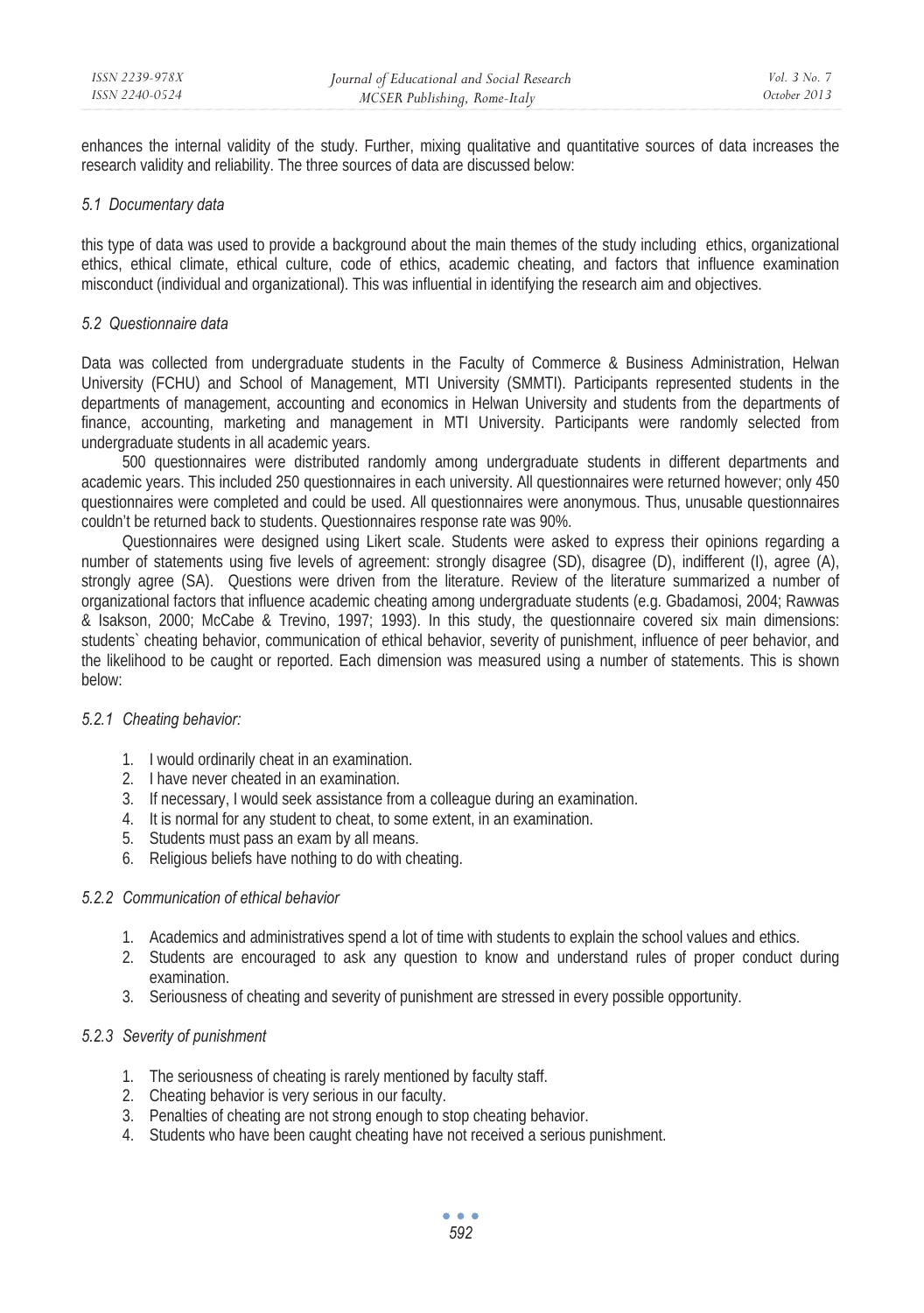### *5.2.4 Influence of peer behavior*

- 1. It is less risky to cheat when all students do.
- 2. I never cheat even if my colleagues do.
- 3. There is a less opportunity to be caught when most of students cheat.
- 4. Although I am not brave enough, I get the courage to cheat when all students cheat during an examination.

### *5.2.5 The likelihood to be caught or reported*

- 1. The faculty has a rigid ethical climate.
- 2. Invigilation during examination is very firm.
- 3. Invigilators are very clever and can easily catch any student who cheats during an examination.
- 4. Even clever students will get caught if they cheat.
- 5. If I find a student cheating during an examination, I'll call the attention of the invigilator.
- 6. It is an appropriate behavior, if a student reports another student cheating in an examination.
- 7. It is not my responsibility to report a cheating student or alert the invigilator.

#### *5.3 Interview data*

Although the questionnaire was useful in providing an explanation of students` cheating behavior and the main organizational factors that influence students` cheating behavior, a more in-depth understanding of these factors was needed. To achieve this, questionnaires were followed by semi-structured interviews to gain a better understanding of questionnaires` results. 30 interviews were conducted with undergraduate students: 17 in HU and 13 in MTI University. Interviews covered the same dimensions covered in the questionnaire. However, students were given the opportunity to better explore, clarify, and discuss their opinions. To gain a better and accurate understanding about code of ethics in both universities, it was essential to interview academics and administratives. As, students were unsure about the availability of a code of ethics, its content, and the extent to which it is used. 15 interviews were conducted: 6 in HU and 9 in MTI. Interviews supported questionnaires` results and allowed gaining a more comprehensive view of academic cheating in public and private academic institutions.

### **6. Findings**

Research findings are discussed below. The words school, faculty, university and academic institution are used interchangeably.

### *6.1 Cheating behavior*

The findings of this study suggest that academic cheating among undergraduate students in private academic institutions is more than cheating in public institutions. This is shown in Table 1.

|  |  |  |  |  |  | Table 1. Cheating Behavior in Private and Public Academic Institutions |
|--|--|--|--|--|--|------------------------------------------------------------------------|
|--|--|--|--|--|--|------------------------------------------------------------------------|

|                                                                                                                        |     | SD                                                                                        | D  |            |    |                |              | А          |                                        | SΑ                                                                     |
|------------------------------------------------------------------------------------------------------------------------|-----|-------------------------------------------------------------------------------------------|----|------------|----|----------------|--------------|------------|----------------------------------------|------------------------------------------------------------------------|
|                                                                                                                        | HU  | <b>MTI</b>                                                                                | HU | <b>MTI</b> | HU | <b>MTI</b>     | HU           | <b>MTI</b> | <b>HU</b>                              | <b>MTI</b>                                                             |
| 1. I cheated in exams more than once<br>2. I might cheat in an examination                                             |     | 30.8% 20.3% 28.9% 16.7% 12%                                                               |    |            |    | 8.9%           | 20%<br>18.8% |            |                                        | 40.8% 8.3% 13.3%                                                       |
| 3. I have never cheated in an examination<br>4. If necessary, I would seek assistance                                  |     | 40.2% 8.2% 20.6% 9.1% 8%<br>50% 42.2% 20% 28.3% 15% 28.3% 3%<br>38.8% 3.5% 20.6% 12.6% 6% |    |            |    | 11.1%<br>20.9% | 5%           | 9.3%       | 38.3% 12.4% 33.3%<br>38.1% 13.8% 24.9% | 10% 1.2%                                                               |
| from a colleague during an examination.<br>5. It is normal for any student to cheat to<br>some extent in examinations. |     | 30.8% 0.8% 22.2% 11.3% 8%                                                                 |    |            |    |                |              |            |                                        | 9.4% 20.2% 16.2% 18.8% 60.3%                                           |
| 6. Students must pass an examination by<br>all means                                                                   | 30% |                                                                                           |    |            |    |                |              |            |                                        | 1.3% 37% 6.7% 3.6% 30.4% <sup>15.7%</sup> 28.9% 13.7% 32.7%            |
| 7. Only careless students get caught when<br>they cheat.                                                               |     |                                                                                           |    |            |    |                |              |            |                                        | 20.9% 20.4% 17.8% 11.2% 32.5% 22.7% <sup>11.6%</sup> 33.2% 17.2% 12.5% |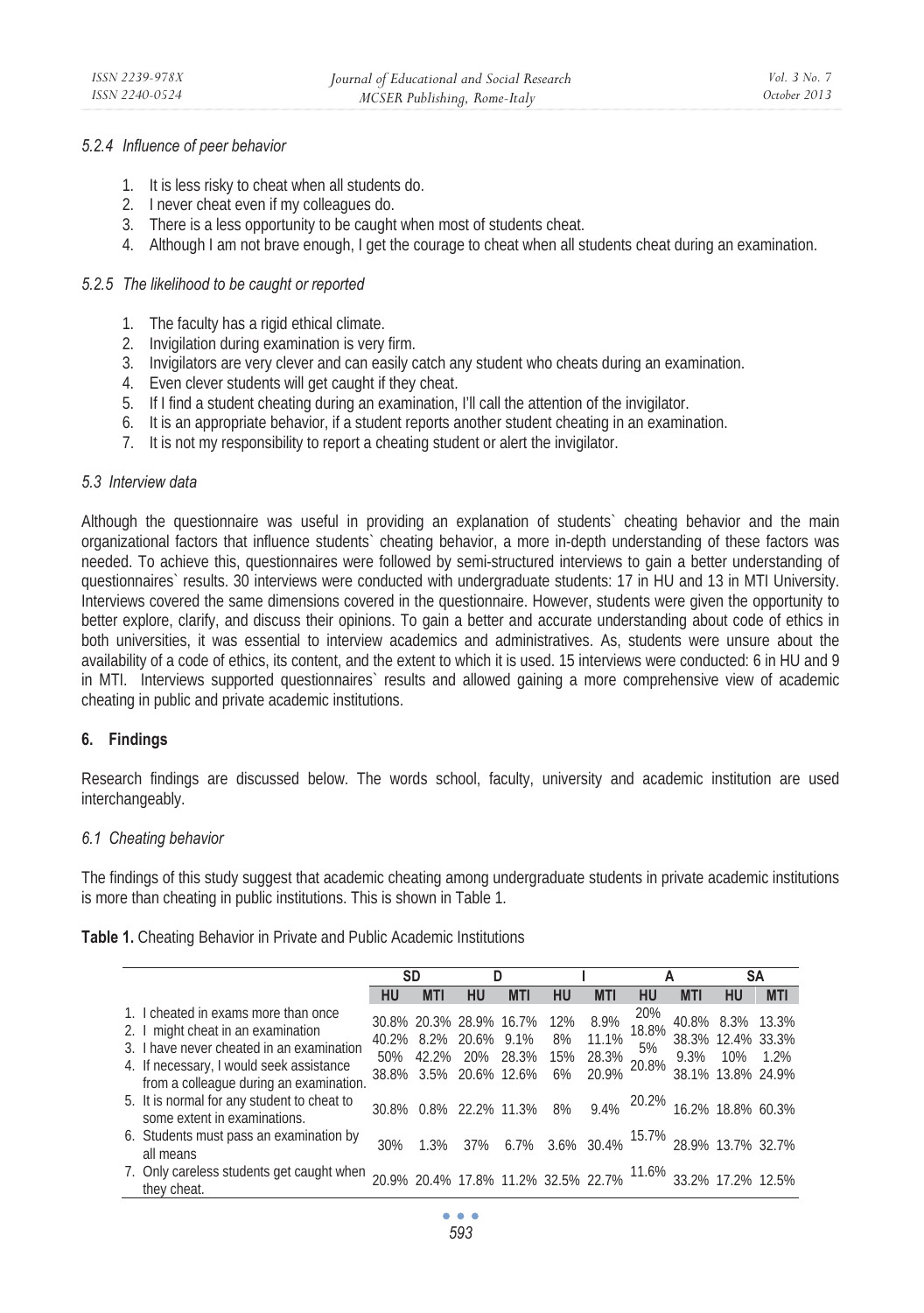Academic cheating is influenced by a number of factors. This is shown by other research findings.

### *6.2 Communication of ethical behavior*

Communication of ethical behavior reflects the faculty`s code of ethics and is reflected in the organizational climate. It is possible to argue that organizations with a strong code of ethics are those that care about the communication of the organizational norms, values, and expected ethical behavior. Communication of ethical behavior to different members of the organization leads to an ethical climate that guides all organizational actions and the behavior of organizational members. Ethical behavior tends to be more important in the public faculty compared to the private one – Table 2.

# **Table 2.** Importance of Communicating Ethical Behavior

|                                                                                                                                    | SD    |            |       | D          |       |            |       | А          |       | <b>SA</b>  |
|------------------------------------------------------------------------------------------------------------------------------------|-------|------------|-------|------------|-------|------------|-------|------------|-------|------------|
|                                                                                                                                    | HU    | <b>MTI</b> | HU    | <b>MTI</b> | HU    | <b>MTI</b> | HU    | <b>MTI</b> | HU    | <b>MTI</b> |
| 1. Academics and administrators in<br>my faculty spend a lot of time<br>with students explaining the<br>faculty values and ethics. | 20.7% | 40.1%      | 17.8% | 22.9%      | 19.1% | 13.8%      | 20.1% | 11%        | 22.3% | 12.2%      |
| 2. Faculty staff encourages<br>students to know and abide by<br>rules of ethical behavior in<br>examination.                       | 19.2% | 39%        | 32.6% | 30.1%      | 1.6%  | 3.7%       | 18.9% | 9.9%       | 27.7% | 17.3%      |
| 3. Seriousness of cheating and<br>severity of penalties are highly<br>stressed by faculty staff.                                   | 19.2% | 39%        | 32.6% | 30.1%      | 1.6%  | 3.7%       | 18.9% | 9.9%       | 27.7% | 17.3%      |

In the public faculty, ethics in examination conduct are stressed by different organizational members (academics & administratives) in every possible occasion. Although this is done informally, academics use the lecture rooms to stress the seriousness of cheating and the sever penalty that cheaters face. This is highly influential in reducing cheating behavior. On the contrary, organizational ethics are rarely discussed in the private school. Cheating behavior and cheating penalties are not serious points of discussion among faculty members and students.

Thus, the public academic institution tends to be more concerned with the discussion and communication of issues related to ethical behavior with undergraduate students, compared to private institutions.

# *6.3 Severity of punishment*

Level of punishment and type of penalties are crucial factors that influence academic cheating. It is argued that severity of punishment reduces the level of cheating. Punishment of academic cheating in the public business school is severe.

# **Table 3.** Punishment of Unethical Behavior

|                                                                                                    |       | SD          |             |            |         |            | А     |            | SA      |            |
|----------------------------------------------------------------------------------------------------|-------|-------------|-------------|------------|---------|------------|-------|------------|---------|------------|
|                                                                                                    | HU    | <b>MTI</b>  | HU          | <b>MTI</b> | HU      | <b>MTI</b> | HU    | <b>MTI</b> | HU      | <b>MTI</b> |
| 1. The seriousness of cheating is<br>rarely mentioned by faculty staff.                            | 37.2% | 11.3%       | 41.2%       | 7.3%       | 16.2%   | 19.3%      | 3.3%  | 39.2%      | 2.1%    | 22.9%      |
| 2. Cheating behavior is very serious<br>in our faculty.                                            |       | 20.3% 40.8% | 8.2%        | 20.9%      | $0.7\%$ | 8.3%       | 33.3% | 12.7%      | 38.1%   | 17.3%      |
| 3. Penalties of cheating are not<br>strong enough to stop cheating<br>behavior.                    | 40.4% | $0\%$       | 20.1%       | 7.6%       | 1.2%    | 12%        | 20.9% | 23.7%      | 17.4%   | 56.7%      |
| 4. Students who have been caught 30.4% 2.4%<br>cheating have not received a<br>serious punishment. |       |             | 38.9% 13.8% |            | 9.8%    | 18.5%      | 20.1% | 44.2%      | $0.8\%$ | 21.1%      |

Whilst cheating penalty in the private business school does not exceed failure in the subject, penalty for cheating in the

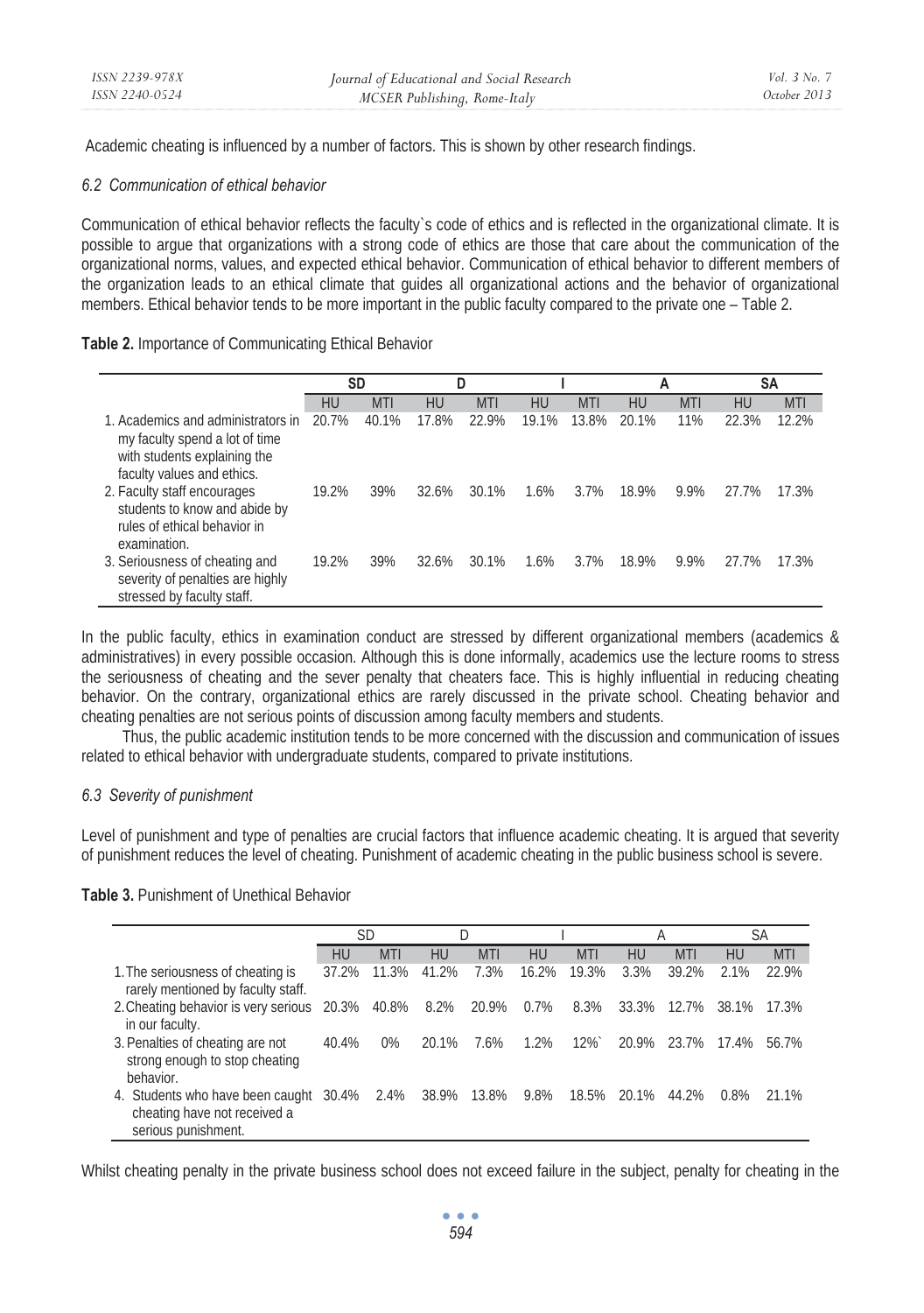| ISSN 2239-978X | Journal of Educational and Social Research | Vol. 3 No. 7 |
|----------------|--------------------------------------------|--------------|
| ISSN 2240-0524 | MCSER Publishing, Rome-Italy               | October 2013 |

public school ranges from failure in the entire academic semester to failure in the whole academic year. As reported by students in the private school, in most cases of cheating, the invigilator does nothing more than calling the attention of the student. They reported that the most likely reaction to an incident of cheating would be failure on the test or assignment (41%), simple warning (32%) ,or nothing (27%).

The severe punishment and penalties of academic cheating in the public business school reflects the faculty's concern for an ethical climate. This is highly influential in reducing the level of academic cheating among undergraduate students.

### *6.4 Influence of peer behavior (Peers` engagement in cheating behavior)*

Peer behavior is a crucial factor that influences academic cheating in private and public academic institutions. In general, students have more courage to cheat during an examination when their fellows do. As reported by undergraduate students, it is not easy to be caught when most of students cheat during an examination. Students believe that if most of the students cheat, punishment will not be so harsh. The influence of peer behavior on academic cheating in HU and MTI is shown in Table 4.

|  |  |  | Table 4. Influence of Peer Behavior on Academic Cheating |  |
|--|--|--|----------------------------------------------------------|--|
|--|--|--|----------------------------------------------------------|--|

|                                                                                |      | SD                    |       |            |           |                               |           |       | SА    |            |
|--------------------------------------------------------------------------------|------|-----------------------|-------|------------|-----------|-------------------------------|-----------|-------|-------|------------|
|                                                                                | HU   | <b>MTI</b>            | HU    | <b>MTI</b> | <b>HU</b> | <b>MTI</b>                    | <b>HU</b> | MTI   | HU    | <b>MTI</b> |
| 1. It is less risky to cheat<br>when all students do.                          | 9.8% | 9.3%                  | 24.3% | 12.2%      | 8%        | 9.9%                          | 27.7%     | 40.3% | 30.2% | 28.3%      |
| 2. I never cheat even if my<br>colleagues do.                                  | 8.6% | 23.3%                 |       |            |           | 37.8% 37.6% 12.2% 27.3% 12.6% |           | 7.6%  | 28.8% | 4.2%       |
| 3. There is a less opportunity<br>to be caught when most of<br>students cheat. |      | 13.1% 7.5% 17.8% 6.8% |       |            |           | 10.7%  16.2%  27.6%  36.6%    |           |       | 30.8% | 32.9%      |

### *6.5 The likelihood to get caught or reported (i.e. The existence of clear rules regarding unacceptable behavior)*

The cleverness of invigilators is influential in reducing examination misconduct. Invigilation represents a major difference between the public and private institutions. This is shown in Table 5. In FCHU, the faculty applies a rigid invigilation system to reduce cheating among undergraduate students as much as possible. Invigilators are well trained and clever enough to catch cheating students. Nevertheless, they are clever enough not to give students the opportunity to cheat. This is not the case in MSMTI. Usually, the subject instructor is the invigilator. The invigilator may not be available in the examination room most of the time. As students argue, some invigilators do not take an action when they observe a case of cheating. This is a good chance for students to cheat.

**Table 5.** Differences in the Existence of Clear Rules Regarding Unethical Behavior

|                                                                                                          | <b>SD</b> |            |           | D          |      |            |           | А          |           | SA         |
|----------------------------------------------------------------------------------------------------------|-----------|------------|-----------|------------|------|------------|-----------|------------|-----------|------------|
|                                                                                                          | <b>HU</b> | <b>MTI</b> | <b>HU</b> | <b>MTI</b> | HU   | <b>MTI</b> | <b>HU</b> | <b>MTI</b> | <b>HU</b> | <b>MTI</b> |
| 1. The faculty has a rigid ethical<br>climate.                                                           | 16.7%     | 30.2%      | 9.3%      | 32.7%      | 2.5% | 15.7%      | 30.7%     | 11.6%      | 40.8%     | 9.8%       |
| 2. Invigilation during examination<br>is very firm.                                                      | 14.2%     | 32.2%      | 9.1%      | 32.7%      | 4.4% | 14.6%      | 24%       | 8.6%       | 48.3%     | 11.9%      |
| 3. Invigilators are very clever and<br>can easily catch any student who<br>cheats during an examination. | 14.7%     | 32.2%      | 9.8%      | 32.7%      | 2.4% | 14.6%      | 27.8%     | 8.6%       | 45.3%     | 11.9%      |
| 4. Even clever students will get<br>caught if they cheat during an<br>examination.                       | 11.2%     | 32.3%      | 12.8%     | 28.4%      | 2.1% | 9.2%       | 40.6%     | 20.5%      | 33.3%     | 9.6%       |
| 5. If I find a student cheating<br>during an examination, I'll call the<br>attention of the invigilator. | 50.3%     | 55.3%      | 22.7%     | 36.7%      | 7.4% | 1.2%       | 9.6%      | 4.7%       | 9.2%      | 2.1%       |

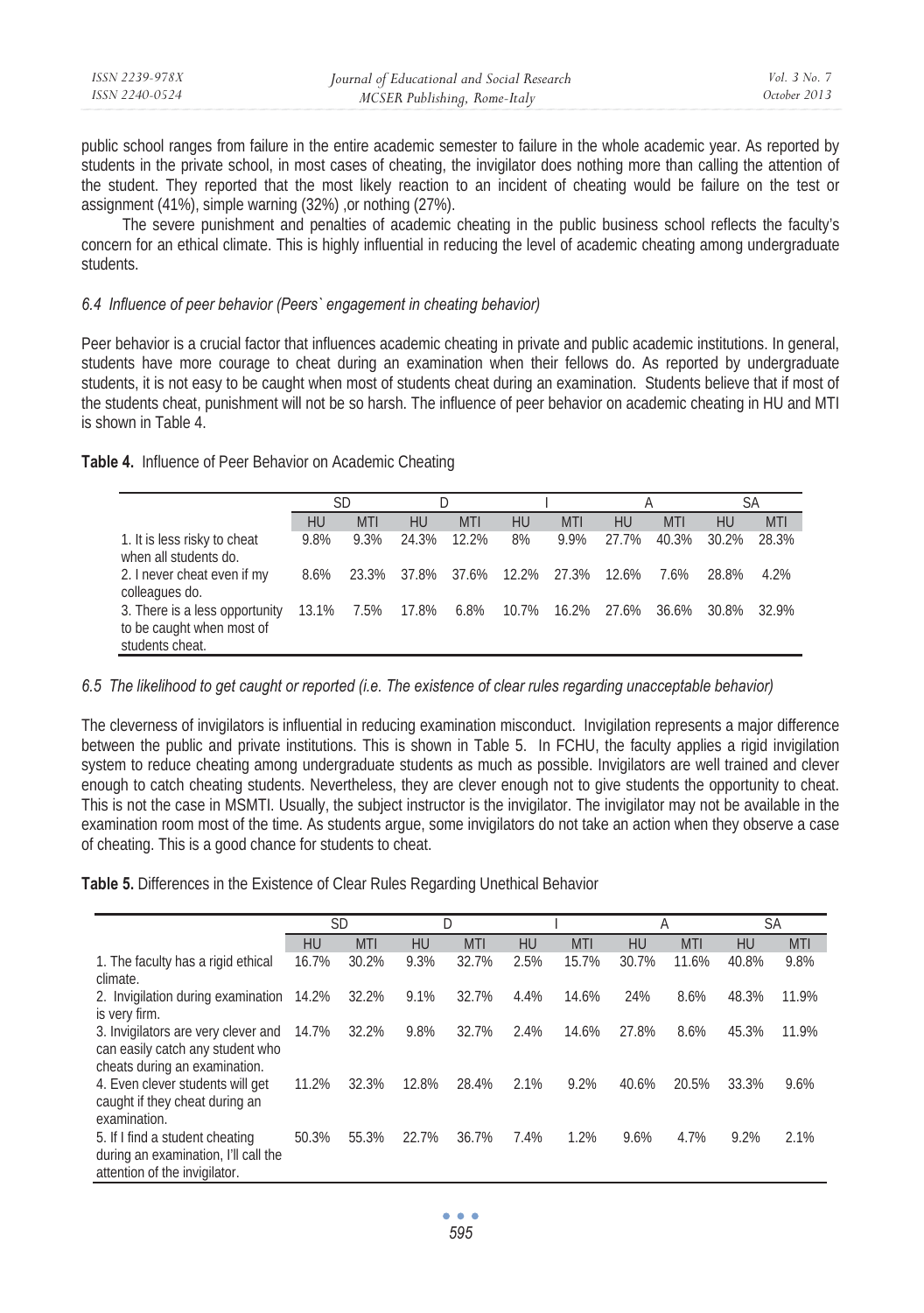| ISSN 2239-978X<br>ISSN 2240-0524                                                                                                |       | Journal of Educational and Social Research<br>MCSER Publishing, Rome-Italy |      |       |       |         |       |       |       |       |
|---------------------------------------------------------------------------------------------------------------------------------|-------|----------------------------------------------------------------------------|------|-------|-------|---------|-------|-------|-------|-------|
| 6. It is an appropriate behavior if 33.6% 31.9% 41.3% 47.2%<br>a student reports another student<br>cheating in an examination. |       |                                                                            |      |       | 5%    | $0.7\%$ | 11.3% | 12.2% | 8.8%  | 8%    |
| 7. It is not my responsibility to<br>report another student cheating<br>in an examination or alert the<br>invigilator.          | 15.7% | 6%                                                                         | 3.3% | 13.5% | 11.2% | $0.6\%$ | 28.7% | 48.2% | 41.1% | 31.7% |

The higher is the probability of a cheating student to get caught or reported, the less is the level of examination misconduct. This is all about invigilation system that reflects the code of ethics of the organization and contributes to the ethical climate.

### **7. Discussion**

For many, organizational culture and climate are similar. However, they have differences and similarities (Collier & Esteban, 2007). The word `climate` is used to refer to the atmospheric conditions that affect the organizational values and attitudes (Collier& Esteban, 2007). On the other hand, organizational `culture` is related to *'the sensmaking devices that carry the different meanings within the organization such as rules, stories, codes, rituals, rewards and leadership'* (Collier & Esteban, 2007, p.24). Treviño et al (1998) regard the organizational culture as a control system as it regulates actions, governs decisions and influences behaviors within the organization. Although organizational `climate` is highly influenced by management, `culture` has deeper roots in corporate identity (Downey, 1986).

In practical term, the organizational climate is a part of the organizational culture. Grojean et al (2004) explain the difference between the `climate` and `culture` in a simple term. According to Grojean et al (2004), the `climate` refers to `how things are`, while the `culture` expresses `why things are`. It is possible to argue that the `climate` is an invisible (intangible) part of the culture. Thus, an `ethical culture` is the output of both organizational `culture` and `climate`. Meanwhile, the ethical `climate` is highly influenced by *the corporate code of ethics*. Corporate code of ethics are written statements that clarifies the company`s values, norms, objectives and what the company can be held accountable for (Kaptein, 2004). Thus, the ethical `climate` encompasses the corporate code of ethics. It is argued that the corporate code of ethics is the tangible (written) part of the culture- Figure 1.



### **Figure 1.** Organizational Ethical Context

As shown in Figure 1, the ethical `culture` has its internal and external impact. It affects the way in which the organization is seen by outsiders, i.e. organizational `image`. Organizational image reflects the public perceptions of the organization and how this affects organizational reputation. Also, the ethical culture affects the way organizational members perceive their own role in the environment, i.e. organizational members derive their identity from the organizational culture. Thus, in an ethical `culture`, an organization enjoys a positive `image` and employees share a strong ethical `identity`.

The findings of this study reports that there is an absence of a written code of ethics in the Faculty of Commerce, Helwan University (FCHU) and the School of Management, Modern University for Information and Technology (SMMTI). Despite this, FCHU tends to have an organizational culture that enhances ethical practices compared to the SMMTI. This reflects the degree of compliance to the rules and regulations of the Law of Organizing Egyptian Universities and explains differences in the image of public and private academic institutions. This law includes rules that arrange relationships within public and private universities. Penalties of cheating behaviors are also described in the law. Other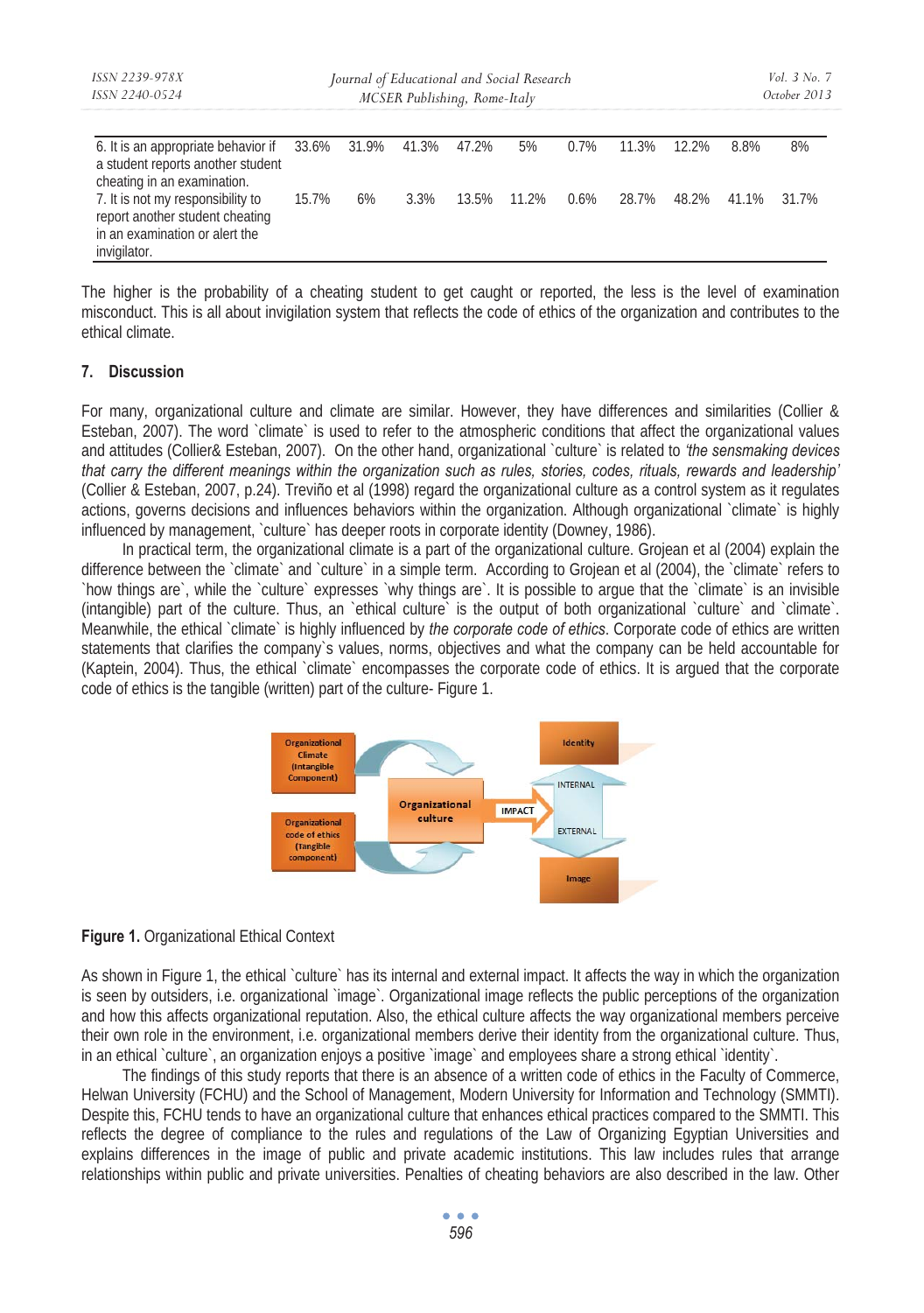issues related to academic misbehaviors are also described in the Law. The Law has two versions: the Law of Organizing Private Universities, and the Law of Organizing Public Universities. This draws attention to the importance of studying factors that cause difference in the degree to which academic institutions follow the rules and regulations stated by the Law. It is important to explore whether differences in fulfilling the Law occur among public academic institutions on the one hand and private institutions on the other, or is it a difference among academic institutions regardless of their type. Also, the role of leaders in creating an organizational culture/climate that respects and applies the Law needs to be investigated.

Despite the absence of a written code of ethics, public academic institutions enjoy an ethical culture. The ethical culture in public academic institutions encompasses two main elements: the ethical climate and the unwritten code of ethics (based on the Law of Organizing Public Universities). The use of unwritten code of ethics is supported in the literature as it is argued that an organizational culture may supersede a written code of ethics however; a written code is a mere formality (Sims & Brinkmann, 2003). James (2000) argues that written codes are not necessary however; they can be useful in articulating the organizational values to the public.

The ethical culture in FCHU stresses the strong punishment of cheating. It is created through a heightened level of moral and ethical awareness. The ethical awareness creates a positive climate regarding ethics. As reported in the literature, ethical awareness and ethical climate compose an ethical organizational culture (Verbos et al, 2007).

Regarding cheating, ethics in the FCHU are transmitted verbally to undergraduate students. What is `right`, `moral` or `unethical` in exams is transmitted to undergraduate students informally using the word of mouth from the following sources: academic staff, administrative staff, and elder students. Thus, organizational culture in the FCHU conveys a message that cheating is a `wrong`, `unethical`, `unacceptable` behavior that is strongly punished. However, this ethical awareness is created informally. This is because of the absence of a written code of ethics that clearly sets ethical norms, values, and standards. This written code obliges the faculty and its members to formally promote an organizational culture that encourages ethical conduct and a commitment to ethical behaviors. Creating an ethical culture against cheating is based on creating a moral awareness among undergraduate students. This culture influences the school image. Thus, students who join the school are aware in advance of the seriousness of cheating. Accordingly, undergraduate students in public business schools cheat less than their counterparts in private schools.

### **8. Reducing academic cheating in private institutions: recommended strategies**

This study aimed to understand causes of academic cheating among undergraduate students and the impact of organizational ethics. The focus was organizational rather than individual factors. A comparison between a private and a public business school (faculty) reported that academic cheating is a serious problem in private academic institutions. Despite the absence of a written code of ethics in both private and public institutions, organizational culture in the public school promotes an ethical climate that is influential in reducing academic cheating.

The absence of a written code of ethics gives an opportunity to unethical behavior to take place. This emphasizes the importance of implementing different strategies for promoting ethical behavior and moral awareness as well as managing cheating behavior- Table 6.This cannot be achieved without supporting faculty members who apply serious charges of student dishonesty. Academic institutions must promote an ethical climate that convinces students that cheating is not the rule, it is an exception.

**Table 6.** Useful Strategies for Promoting Ethical Behavior

|    | Create a faculty 'ethical community'                                                         |
|----|----------------------------------------------------------------------------------------------|
|    | Develop and communicate a 'hidden ethical curriculum'                                        |
|    | Clearly communicate expectations regarding ethical behavior including cheating               |
|    | Establish harsh cheating                                                                     |
|    | Clearly communicate the cheating policies to students                                        |
| 6  | Develop fair and consistent grading policies                                                 |
|    | Provide deterrent to cheating (e.g. harsh penalties)                                         |
| 8  | Reduce cheating opportunities (e.g. monitor tests, ensure sufficient space between examinee) |
| 9  | Use assignments and exam questions that don't emphasize memorization                         |
| 10 | Assign questions with untraditional answers                                                  |
|    |                                                                                              |

**Source:** Adopted from McCabe, D. L., Treviño, L. K., & Butterfield, K. D. (1999) `Academic Integrity in Honor Code and Non-Honor Code Environments: A Qualitative Investigation*`, Journal of Higher Education*, 70: 211–234. & McCabe, D., Trevino, L., Butterfield, K (2001) `Cheating in Academic Institutions: A Decade of Research`, *Ethics & Behavior*, 11(3): 219-232.

> $\bullet$   $\bullet$   $\bullet$ *597*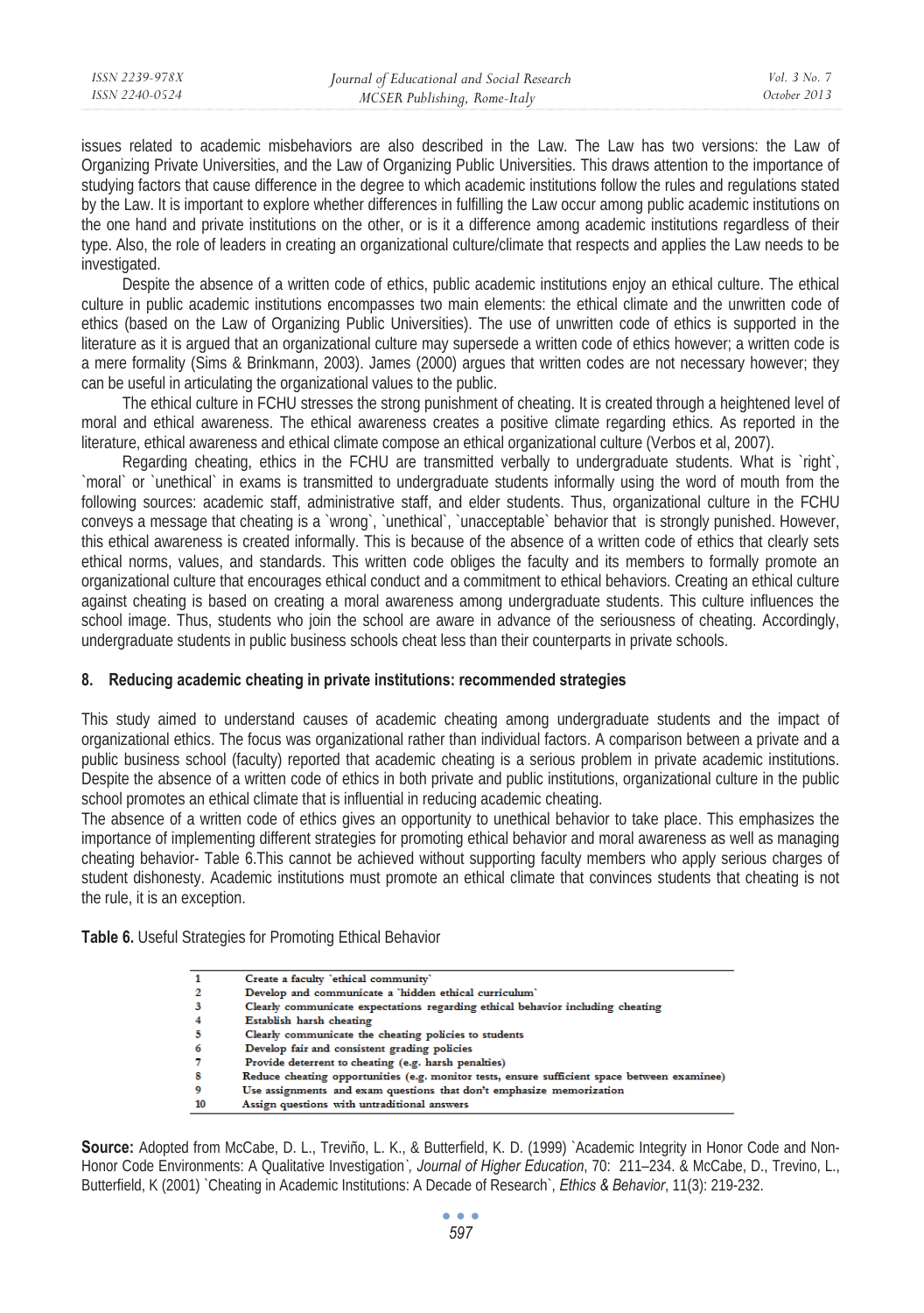| ISSN 2239-978X | Journal of Educational and Social Research | Vol. 3 No. 7 |
|----------------|--------------------------------------------|--------------|
| ISSN 2240-0524 | MCSER Publishing, Rome-Italy               | October 2013 |
|                |                                            |              |

Findings of this study provide numerous insights that faculty, administrators, academics, and students can use to reduce the level of academic cheating. It is argued that institutional factors are highly influential in reducing the level of cheating. Although the existence of a written code of ethics can be a useful tool to reduce cheating, their absence does not necessarily mean unethical behavior. Academic institutions are highly advised to create an `*ethical community*`. This ethical community should be responsible for the formal communication of ethical rules and standards, moral awareness of organizational members, and promoting mutual respect between students and faculty member (McCabe et al, 2001). Whether in public or private institutions, this ethical community is expected to raise moral awareness, promote for ethical behavior and reduce the level of academic cheating.

Also, the use of a *`hidden ethical curriculum*`, as suggested by McCabe et al (2001), is helpful. This curriculum is useful in reducing the level of academic cheating especially with the lack of a written code of ethics. The `hidden curriculum` is used to provide formal ethics instructions and to raise students' awareness about day-to-day ethical issues. Also, the curriculum can be useful in discussing ethical issues with students and how to act on them. Communication of the `hidden curriculum` should be done inside as well as outside the lecture rooms (Trevino & McCabe, 1994).

Reducing cheating in academic institutions relies on linking faculty and students. It is significant to relate students to faculty in their views regarding cheating. This is influential in integrating faculty and students` efforts toward the goal of establishing an ethical community. Also, the type of exam questions influences cheating behavior. It is highly recommended to avoid traditional exam questions that measures students` ability to memorize. Whilst this type of questions increases level of cheating, questions with nontraditional answers that encourage creativity reduces cheating. Further, arrangement of exam area is significant. The exam room should be arranged in a way that provides sufficient space between students. Students should be seated in a way that makes it difficult for each student to read the answer sheet of any other student clearly. Invigilators must be well trained and clever enough to catch up any cheating intention.

 As shown by the findings of this study, peer behavior highly influences cheating behavior. Although new faculty students (1<sup>st</sup> year students) represent only a small percentage of the total number of students, it is important to give them a message that cheating is unacceptable and harshly penalized. The most influential way to convey this message is through the peer behavior. When new students observe a cheating behavior from elder students that is ignored by faculty, they are convinced that cheating is acceptable or at least not harshly penalized. To survive and be competitive in this environment, new students are convinced that they must follow the same behavior of their peers.

### **9. Future research**

This study is considered as the first step in the research about ethics and academic dishonesty in Egypt. However, the findings are limited to the Faculty of Commerce and Business Administration, Helwan University (a public business school) and the School of Management, Modern University for Information & Technology (a private business school). It is significant to study similar research issues in other public and private academic institutions in Egypt. It is useful to apply the same study in other public and private business schools as this is useful in generalizing research findings.

Regarding academic dishonesty, particularly cheating behavior, there is a need to study influential factors in academic institutions with other specialties (not only business and management). This is useful to demonstrate the impact of the functional area on organizational code of ethics and academic dishonesty. This is also useful to answer the questions: is the written code of ethics used in other academic institutions with other specialties? Does cheating have a different meaning in different specialties? i.e. Are ethics defined similarly, or is it something relative?

Further, this study reports that, with the absence of a written code of ethics, ethical climate is the reference. What factors forms an ethical climate is an issue that should be further investigated. There is a need to explore different factors that make a faculty climate ethical/unethical. An important question that arises here is regarding the impact of leadership: are leaders primarily responsible for creating an ethical climate? If yes, what is the type of leadership that can pursue an ethical organizational climate and support academic honesty?

Nevertheless, an interesting issue to be studied is the impact of national culture on organizational culture, ethics, ethical climate and academic cheating. Thus, applying the same study in other Middle Eastern countries would be a new area of research.

#### **10. Conclusion**

Managing ethical behavior is a critical problem for business organizations. Researchers have been highly concerned with relating the ethical behavior to the corporate code of ethics, professional codes, and mission statements. This study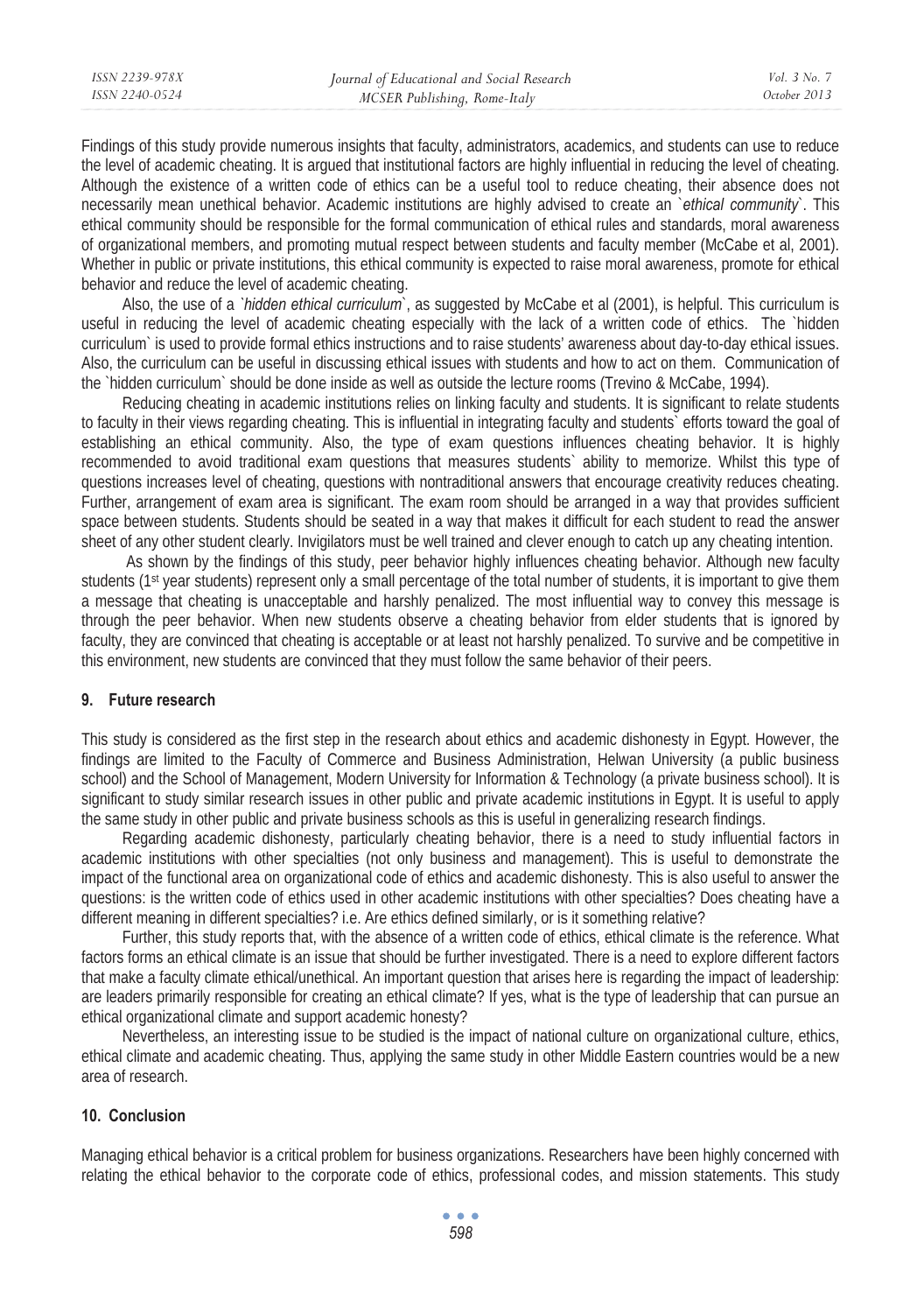| ISSN 2239-978X | Journal of Educational and Social Research | <i>Vol.</i> 3 No. 3 |
|----------------|--------------------------------------------|---------------------|
| ISSN 2240-0524 | MCSER Publishing, Rome-Italy               | October 2013        |
|                |                                            |                     |

aimed to study the main organizational factors responsible for academic cheating in Egyptian academic institution and the influence of a corporate code of ethics. A comparative study was used to gain in-depth understanding of the research questions. The study concluded that there is an absence of a corporate code of ethics in its written form in Egyptian public and private academic institutions. Despite this, the public institution has an ethical organizational culture that applies harsh penalties and punishment of unethical behaviors. The ethical climate along with the unwritten code of ethics is the heart of this organizational culture.

The ethical culture in the public academic institutions influences academic cheating. Findings of this study suggest that cheating among undergraduate students in the public academic institution is less than cheating among their counterparts in the private institution. Organizational factors that influence academic cheating among undergraduate students include: communication of ethical behavior, severity of punishment, the likelihood to be caught or reported, and influence of peer behavior. More concern for communication of ethical behavior is needed in private academic institutions to reduce the level of academic cheating. Also, punishment of cheating must be harsh enough to stop students from any intention to cheat.

#### **References**

- Adams, J., Tasachian, A. & Stone, T. (2001) `Codes of Ethics as Signals for Ethical Behavior`, *Journal of Business Ethics,* 29(3): 199- 211.
- Aiken, L.R. (1991) `Detecting, Understanding, and Controlling for Cheating on Tests`, *Research in Higher Education*, 32: 725-736.
- Aldag, R. & Stearns, T. (1991) '*Management'*, (USA: Cengage South Western).
- Ameen, E., Guffey, D. & McMillan, J. (1996) 'Gender Differences in Determining the Ethical Sensitivity of Future Accounting Professionals', *Journal of Business Ethics*, 15: 591-597.
- Anton, D.L. & Michael, W.B. (1983) `Short-term Predictive Validity of Demographic, Affective, Personal, and Cognitive Variables in Relation to 2 Criterion Measures of Cheating Behaviors`, *Educational and Psychological Management*, 43: 467-483.
- Baird, J.S. (1980) `Current Trends in College Cheating`, *Psychology in the Schools*, 17(4): 515-522.
- Bandura, A. (1986) `*Social Foundations of Thought and Action*`, (Englewood Cliffs, NJ: Prentice Hall).
- Barnett, T. & Vaicys, C. (2000) `The Moderating Effect of Individuals' Perceptions of Ethical Work Climate on Ethical Judgments and Behavioral Intentions`, *Journal of Business Ethics*, 27(4): 351-362.
- Berenbeim, R. (2000) `Global Ethics`, *Executive Excellence*, 17(5): 7.
- Brown, B.S. (1995), `The Academic Ethics of Graduate Students: A Survey `, *Journal of Education for Business,* 70 (3): 151-157.
- Brown, B.S. (2000), 'The Academic Ethics of Graduate Business Students: 1993 to 1998', *Journal of Applied Business Research,* 16(4): 105-113.
- Buckley, M.R., Beu, D.S., Frink, D.D., et al. (2001) 'Ethical Issues in Human Resource Systems'. *Human Resource Management Review*, 11: 11-29
- Burton, B. & Near, J. (1995) 'Estimating the Incidence of Wrongdoing and Whistle-Blowing: Results of a Study Using Randomized Response Technique'*, Journal of Business Ethics*, 14(1): 17-30.
- Clark, M.A. & Leonard, S.L. (1998) `Can Corporate Codes of Ethics Influence Behavior? `, *Journal of Business Ethics,* 17(6): 619-630.
- Collier, J. & Esteban, R. (2007) 'Corporate Social Responsibility and Employee Commitment', *Business Ethics*, 16(1): 19-33.
- Cressey, D.R. & Moore, C.A. (1983) `Managerial Values and Corporate Code of Ethics`, *California Management Review,* 25(4): 53-77.
- Cullen, J.B., Parboteeah, K. & Victor, B. (2003) 'The Effects of Ethical Climates on Organizational Commitment: A Two Study Analysis', *Journal of Business Ethics*, 46: 127-141.
- Davis, S.F., Grover, C.A., Becker, A.H., et al (1992) 'Academic Dishonesty: Prevalence, Determinants, Techniques, and Punishment', *Teaching of Psychology*, 19: 16-20.
- Deshpande, S.P. (1996) `The Impact of Ethical Climate Types on Facets of Job Satisfaction: An Empirical Investigation*`, Journal of Business Ethics*, 15(6): 655-660.
- Dickson, M., Smith, M.W., Grojean, M.C., et al (2001) 'An Organizational Climate Regarding Ethics: The Outcome of Leader Values and the Practices that Reflect them', *Leadership Quarterly*, 12: 197–214.
- Diekhoff, G.M., Emily, E.L., Robert, E.C., et al (1996) 'College Cheating: Ten Years Latter', *Research in Higher Education*, 37(4): 487- 502.
- Donahue, B. & Heard, A. (1997) 'Cheat Feats'*, New York Times Magazine*, 146(50789): 15.
- Downey, G. (1986) 'Risk in Culture: The American Conflict over Nuclear Power', *Cultural Anthropology*, 1(4): 388-412.
- Erben, G. & Güneşer, A. (2008) 'The Relationship between Paternalistic Leadership and Organizational Commitment: Investigating The Role of Climate Regarding Ethics', *Journal of Business Ethics*, 82(4): 955-968.
- Ferrell, O.C. & Skinner, S.L. (1988) `Ethical Behaviour and Bureaucratic Structure in Marketing Research Organizations`, *Journal of Marketing Research*, 25: 103-109.
- Gbadamosi, G. (2004) 'Academic Ethics: What has morality, culture and administration got to do with its measurement?', *Management Decision*, 42(9): 1145 – 1161.
- Glenn, J.R. (1992) `Can a Business and Society Course Affect the Ethical Judgment of Future Managers?`, *Journal of Business Ethics*,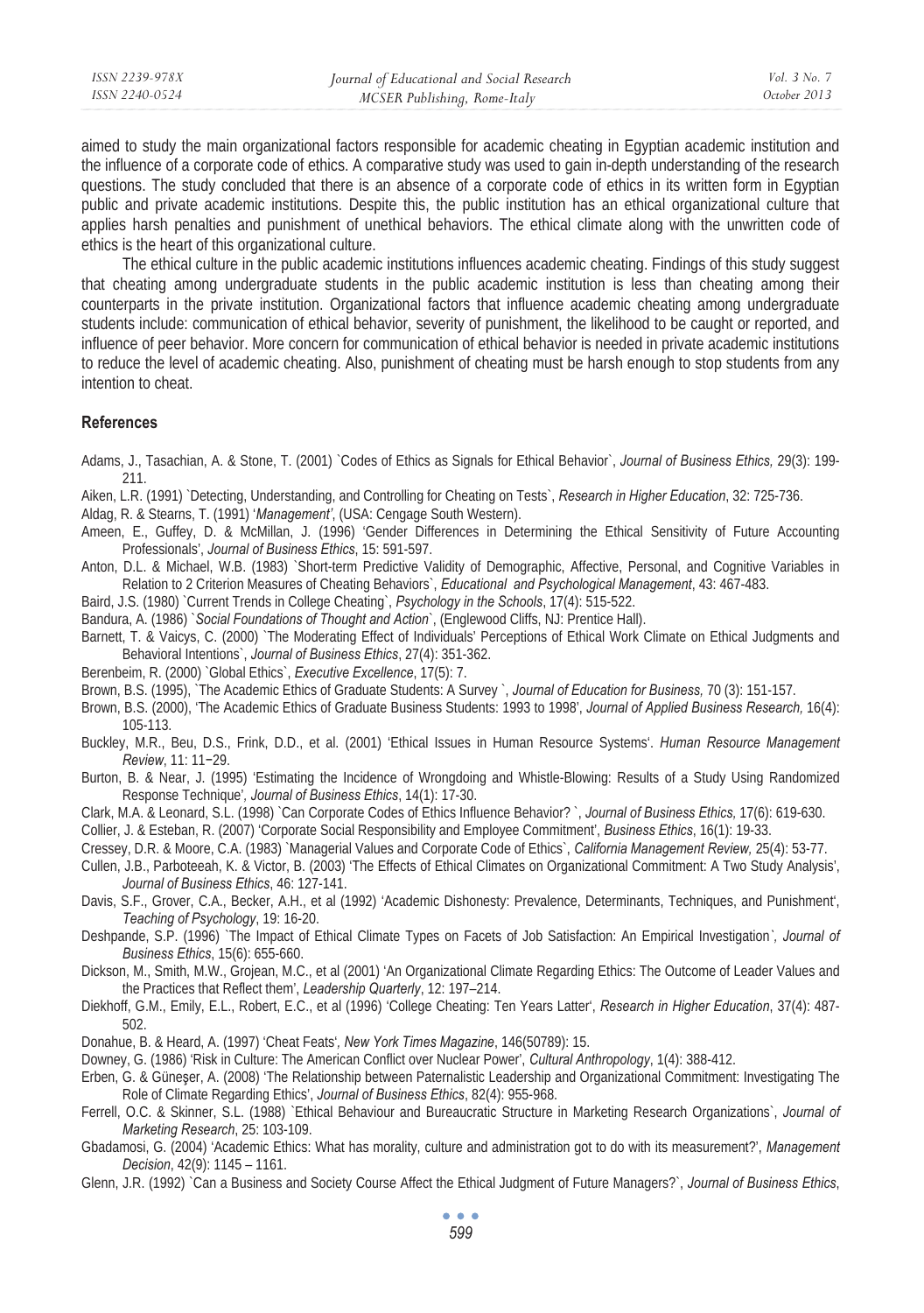11(3): 217-223.

- Grojean, M.W., Resick, C.J., Dickson, M.W., et al (2004) `Leaders, Values and Organizational Climate: Examining Leadership Strategies for Establishing and Organizational Climate Regarding Ethics`, *Journal of Business Ethics*, 55: 223-241.
- Haines, V.J., Diekhoff, G.M., LaBeff, E. E., et al (1986) `College Cheating: Immaturity, Lack of Commitment and the Neutralizing Attitude`, *Research in Higher Education*, 25: 342-354.
- Helin, S. & Sandström, J. (2007) `An Inquiry into the Study of Corporate Codes of Ethics`, *Journal of Business Ethics*, Spring, 75: 253- 271.
- Hite, R., Bellizzi, A. & Fraser, C. (1988) `A Content Analysis of Ethical Policy Statements Regarding Marketing Activities`, *Journal of Business Ethics*, 7(9): 711-776.
- James, H.S., Jr. (2000) `Reinforcing Ethical Decision-making through Organizational Structure`, *Journal of Business Ethics,* 28: 43-58.
- Kaptein, M. (2004) `Business Codes of Multinational Firms: What Do They Say?`, *Journal of Business Ethics*, 50(1): 13-31.
- Khan, S. (1997) `The Key to be a Leader Company: Empowerment`, *Journal for Quality & Participation*, 20(1): 44-50.
- Langlois, C.C. & Schlegelmilch, B.B. (1990) `Do Corporate Codes of Ethics Reflect National Character? Evidence from Europe and the United States`, *Journal of International Business Studies*, Fourth Quarter, pp: 519-536.
- Lefebvre, M. & Singh, J. (1992) `The Content and Focus of Canadian Corporate Codes of Ethic`*, Journal of Business Ethics,* 11: 799- 808.
- Lefebvre, M. & Singh, L. (1996) `A Comparison of the Contents and Foci of Canadian and American Corporate Codes of Ethics*`, International Journal of Management*, 13(2): 156-171.
- Lin, Y.Y. (1999) `A Comparison of Perceptions about Business Ethics in Four Countries`, *The Journal of Psychology*, 133(6): 641-655.
- Marnburg, E. (2000) `The Behavioral Effects of Corporate Ethical Codes: Empirical Findings and Discussion*`, Business Ethics: A European Review*, 6(3): 220-210.
- Mathews, M.C. (1987) `Codes of Ethics: Organizational Behavior and misbehavior Research in Corporate Social Performance and Policy *`, Empirical Studies of Business Ethics and Values*, 9: 107-130.
- Mathews, M.C. (1988) `*Strategic Intervention in Organizations: Resolving Ethical Dilemmas*`, (Newbury Park, California: Sage Publications).
- McCabe, D.L., & Trevino, L.K. (1993) `Academic Dishonesty: Honor Codes and Other Contextual Influences`, *Journal of Higher Education*, 64: 522-538.
- McCabe, D. & William, J. (1994) `Academic Dishonesty among Males in College: A Thirty Year Perspective`, *Journal of College Student Development*, 35(1): 5-10.
- McCabe, D.L., Trevino, L.K. & Butterfield, K.D. (1996) `The Influence of Collegiate and Corporate Codes of Conduct on Ethics-Related Behavior in the Workplace*`, Business Ethics Quarterly*, 6(4): 461-476.
- McCabe, D.L. & Trevino, L.K. (1997) `Individual and Contextual Influences on Academic Dishonesty: A Multicampus Investigation`, *Research in Higher Education*, 38: 379-396.
- McCabe, D. L., Treviño, L. K. & Butterfield, K. D. (1999) `Academic Integrity in Honor Code and Non-Honor Code Environments: A Qualitative Investigation*`, Journal of Higher Education*, 70: 211-234.
- McCabe, D., Trevino, L. & Butterfield, K. (2001) `Cheating in Academic Institutions: A Decade of Research`, *Ethics & Behavior*, 11(3): 219-232.
- McClearn, M. (2004) `Did Anybody Even Read This?`, *Canadian Business,* May24-June6, p.14.
- McKendall, M., DeMarr, B. & Jones-Rikkers, C. (2002) `Ethical Compliance Programs and Corporate Illegality: Testing the Assumptions of the Corporate Sentencing Guidelines`, *Journal of Business Ethics*, 37: 367-383.
- Meade, J. (1992) 'Cheating: Is Academic Dishonesty Par for the Course? ', *Prism*, 1(7): 30-32.
- Michaels, J.W. & Miethe, T. D. (1989) 'Applying Theories of Deviance to Academic Cheating', *Social Science Quarterly*, 70: 870–885.
- Nuss, E. M. (1984) 'Academic Integrity: Comparing Faculty and Student Attitudes ', *Improving Collegeand University Teaching*, 32: 140– 144.
- Pearce, J. & David, F. (1987) `Corporate Mission Statements: The Bottom Line`, *Academy of Management Executive,* 1(2): 109-116.
- Pierce, M.A. & Henry, J.W. (1996) `Computer Ethics: the Role of Personal, Informal, and Formal Codes`, *Journal of Business Ethics*, 15: 425-437.
- Preble, J.F. & Reichel, A. (1988) `Attitudes towards Business Ethics of Future Managers in the U.S. and Israel`, *Journal of Business Ethics*, 7(12): 941-949.
- Ralston, D.A., Giacalone, A.R. & Terpstra, R.H. (1994) `Ethical Perception of Organizational Politics: A Comparative Evaluation of American and Hong Kong Managers`, *Journal of Business Ethics*, 13(12): 989-999.
- Rawwas, M.Y.A. & Isakson, H.S. (2000) 'Ethics of Tomorrow's Business Managers', *Journal of Education for Business*, 75: 321-330.
- Schneider, B. (1975) 'Organizational Climates: An Essay', *Personnel Psychology*, 28(4): 447-479.
- Schwartz, M. (2001) `The Nature of the Relationship between Corporate Codes of Ethics and Behavior`, *Journal of Business Ethics*, 32: 247-262.
- Sikula, A.Sr. & Costa. A.D. (1994) 'Are Women More Ethical than Men? ', *Journal of Business Ethics*, 13: 859-871.
- Sims, R. & Brinkmann, J. (2003) `Culture Matters more than Codes`, Journal *of Business Ethics*, 45: 243-256.
- Singh, J., Svensson, G. & Wood, G. (2005) `A Comparative Study of the Contents of Corporate Codes of Ethics in Australia, Canada and Sweden`, *Journal of World Business*, 40(1): 91-109.
- Small, M.W. (1992) `Attitudes towards Business Ethics Held by Western Australian Students: A Comparative Study`, *Journal of*